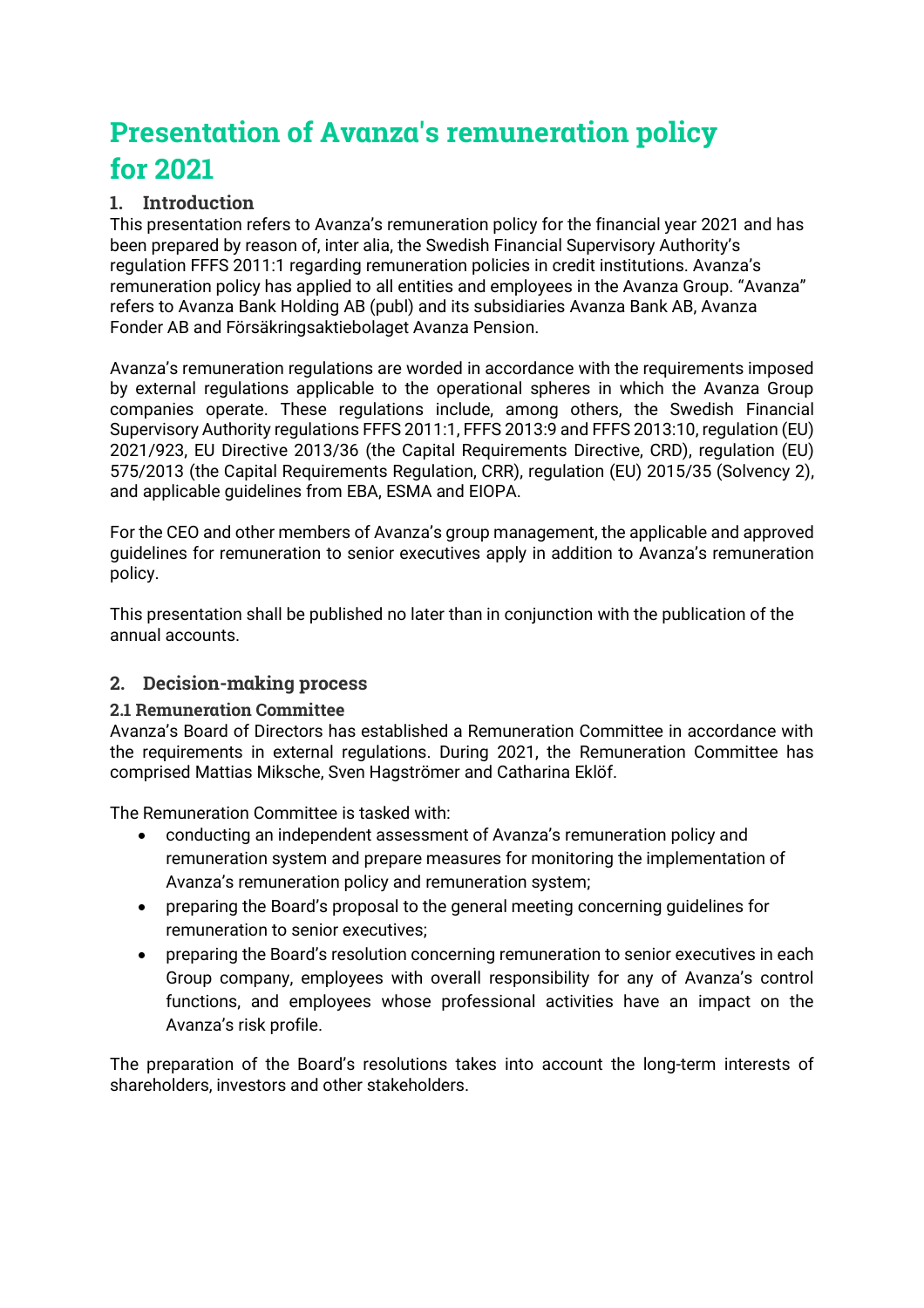#### **2.2 Board of Directors and General Meeting**

Avanza's remuneration regulations and remuneration system are adopted by the Board of Directors of the parent company and the respective subsidiary companies after preparation by the Remuneration Committee. The internal regulations are reviewed at least once a year and, additionally, when needed based on e.g. changes to external regulations.

Based on externa regulations and a risk analysis, the Board of Directors once a year review and determine the employees whose professional activities have an impact on Avanza's risk profile.

In addition to the remuneration policy and remuneration guidelines adopted by Avanza's Board of Directors, the General Meeting of Avanza determines guidelines for remuneration to the Group management. These guidelines were most recently adopted by the Annual General Meeting of Avanza Bank Holding AB (publ) held on 17 March 2020 to apply until further notice.

#### **3. Characteristics of the remuneration system**

#### **3.1 Overview**

Avanza's remuneration rules are structured to encourage good performances and to attract new employees. They shall, at the same time, counteract excessive risk-taking and conflicts of interest and shall promote sound and efficient risk management. The remuneration system is applicable to all employees and is applied gender neutral.

The fundamental principle of Avanza is that only fixed remuneration shall be applied, which also applies to the CEO and the executive management. Fixed remuneration shall be determined in advance for the work that the employee is employed to perform and shall reflect relevant professional experience and organisational responsibility, as stated in the employee's contract of employment and job description.

Variable remuneration is applied restrictively and only a limited number of employees within a few departments are eligible to receive variable remuneration over and above their base salary. Exemptions from this fundamental principle shall be approved by the CEO or alternatively by the Board of Directors. As a main principle, the variable remuneration payable to an employee per annum shall amount to a maximum of 50% of the fixed annual salary for the employee and it shall be possible to set the variable remuneration at SEK 0.

#### **3.2 variable remuneration**

The variable remuneration is not pre-determined by amount or scale, and is determined for every individual employee based on quantitative and qualitative evaluation of performance in relation to set goals. The individual goals are linked to the overall goals of the department and the Avanza Group, the employee's main tasks, and shall not encourage excessive risk-taking or conflicts of interest.

The total variable remuneration disbursed to Avanza's employees may not be so sizeable that it limits Avanza's ability to maintain an adequate capital base or, where necessary, to strengthen the capital base.

Avanza's restrictive use of variable remunerations also include that Avanza does not apply variable remuneration that consist of discretionary pension benefits, that employees in control functions cannot receive variable remuneration, and that employees undertake not to use